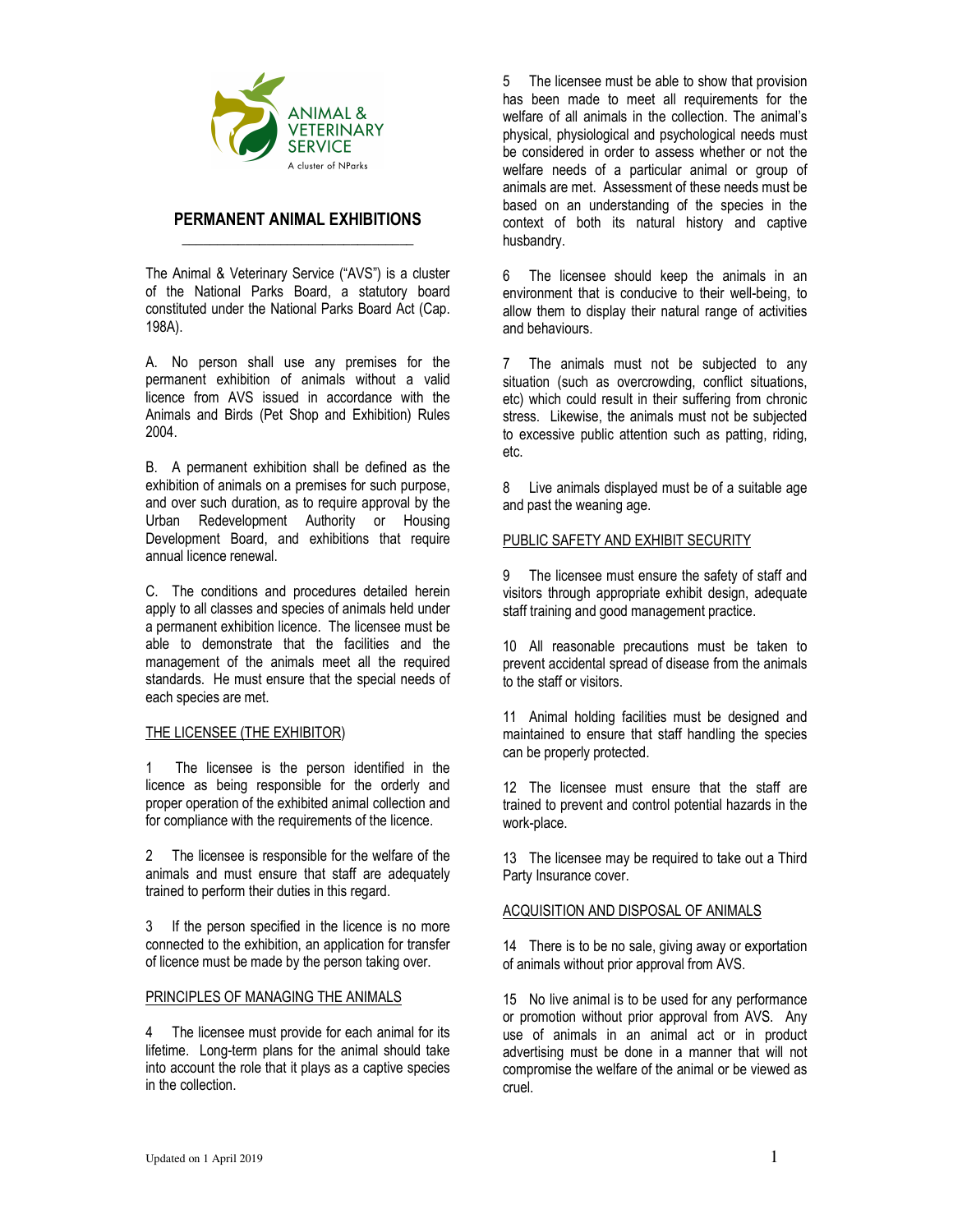16 No live animal is to be given away as part of a performance, as a promotion "item" or for any other reason.

17 Live animals listed on the CITES appendices I & II are not to be displayed without prior approval from NParks.

18 All transfers of animals to and from the facility must be registered in the animal records.

19 The welfare of the animals and public safety must be strictly observed at all times while transporting the animals.

#### ACCOMMODATION

20 All animal accommodation must provide the basic physical and psychological needs of the species.

21 There must be sufficient space available for the animal to exercise and rest as well as afford protection from rain, sun and strong winds.

22 Accommodation must be built to an acceptable design and the building materials durable.

23 High standards of sanitation must be maintained. Husbandry and servicing activities must not cause undue stress to the animal.

24 The holding area is for short-term holding of animals. It must allow the animal to stand, sit and lie comfortably. Where holding facilities are away from the exhibit area, the animals must be accustomed to being moved between exhibit and holding facilities without causing them undue stress.

25 The licensee must provide evidence that the animal accommodation is designed to meet or exceed the biological requirements of the species.

26 Evacuation procedures must be in place in case of an emergency.

#### FOOD AND WATER

27 The licensee must provide each species of animal with an appropriate diet which is nutritious and wholesome so as to meet the physiological needs of the animal.

28 An adequate supply of clean, fresh drinking water or other appropriate fluid must be available to all animals at all times, or at such intervals as would be required by the species and class of animal under the prevailing climatic conditions.

#### ANIMAL HEALTH

29 Staff responsible for the care of the animals must be trained to recognise poor health in the animals.

30 Any deviation from normal health and behaviour must be recorded and appropriate action taken to remedy it.

31 A veterinarian should be consulted to give appropriate treatment if any animal is ill or seriously injured. Provision for proper restraint must be provided.

32 Health records must be kept for all animals.

#### BREEDING MANAGEMENT

33 To avoid the problems of surplus animals for which there is no satisfactory future, the operator must ensure that animals in their collection breed on a planned basis. The breeding program must be consistent with the long-term welfare considerations for the animal.

### RECORDS

34 Records must be kept and produced for inspection on request for the following:

- (a) animals held their numbers, species, sexes and ages
- (b) source of all animals
- (c) health records for each animal and group
- (d) the numbers and cause of death of any animal in the collection
- (e) details of dates of transfers of animals.

35 All management plans and animal records, including health, breeding and diet details must be produced on request.

### **INSPECTIONS**

36 Site inspections will be carried out by AVS officers to ensure that all provisions of the conditions imposed are complied with before a licence is approved or renewed.

37 All animal facilities and premises may be subjected to inspection at any time by AVS officers to ensure that the conditions of the licence are fully complied with.

38 The Director-General reserves the right to impose further conditions as and when it is deemed necessary.